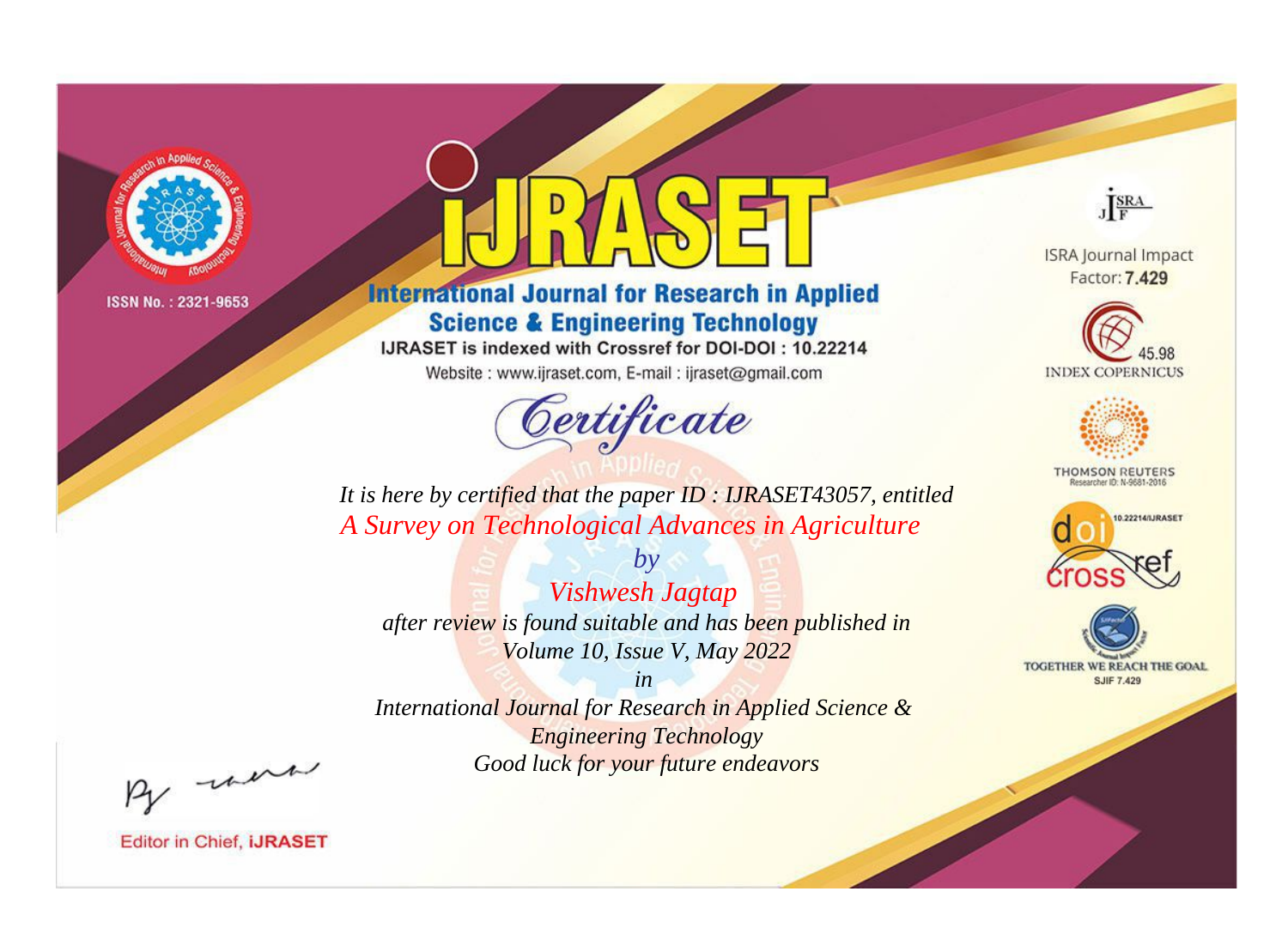

# **International Journal for Research in Applied Science & Engineering Technology**

IJRASET is indexed with Crossref for DOI-DOI: 10.22214

Website: www.ijraset.com, E-mail: ijraset@gmail.com



JERA

**ISRA Journal Impact** Factor: 7.429





**THOMSON REUTERS** 



TOGETHER WE REACH THE GOAL **SJIF 7.429** 

*It is here by certified that the paper ID : IJRASET43057, entitled A Survey on Technological Advances in Agriculture*

*by Siddarth Bugtani after review is found suitable and has been published in Volume 10, Issue V, May 2022*

*in* 

*International Journal for Research in Applied Science & Engineering Technology Good luck for your future endeavors*

By morn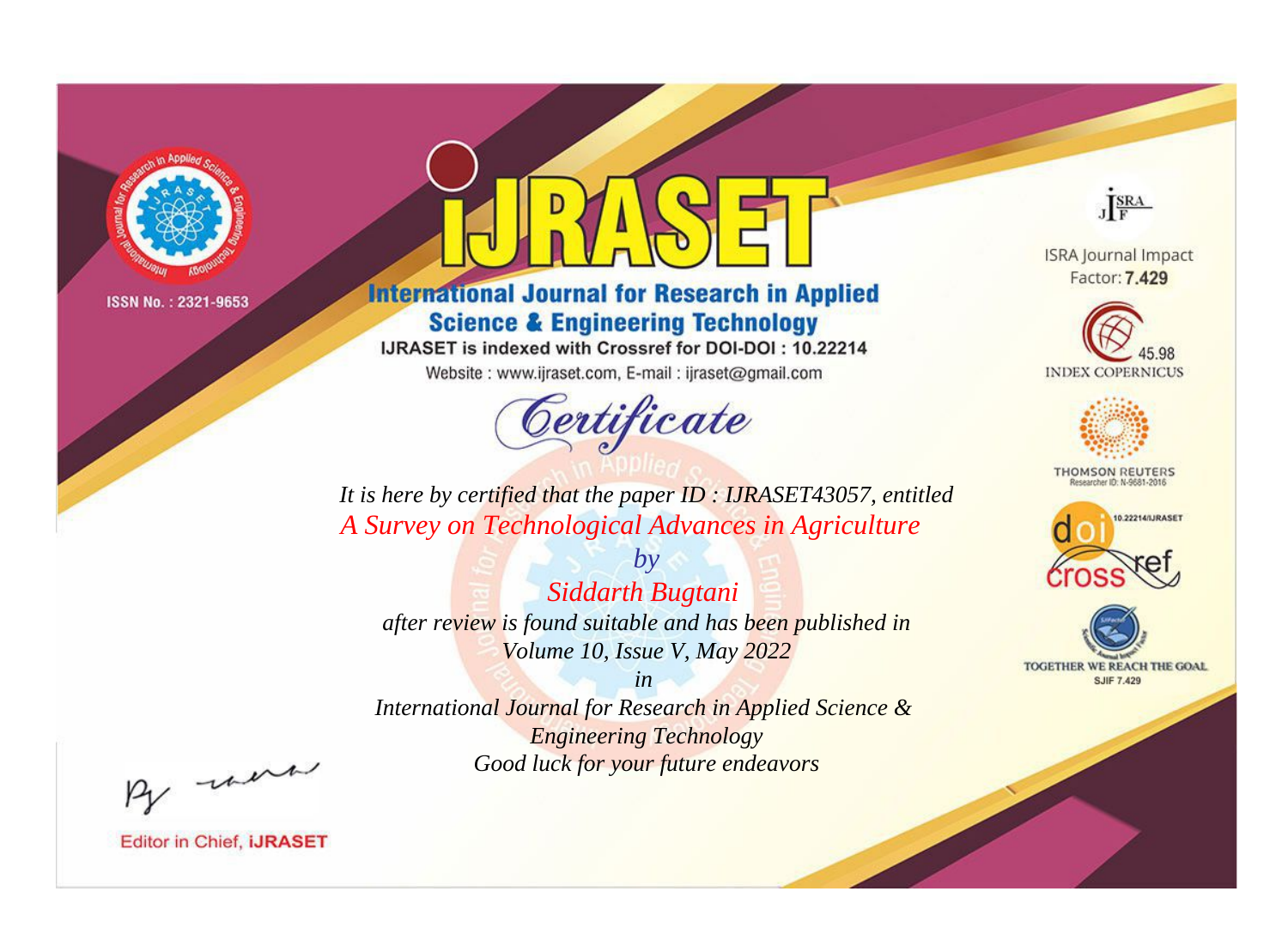

# **International Journal for Research in Applied Science & Engineering Technology**

IJRASET is indexed with Crossref for DOI-DOI: 10.22214

Website: www.ijraset.com, E-mail: ijraset@gmail.com



JERA

**ISRA Journal Impact** Factor: 7.429





**THOMSON REUTERS** 



TOGETHER WE REACH THE GOAL **SJIF 7.429** 

*It is here by certified that the paper ID : IJRASET43057, entitled A Survey on Technological Advances in Agriculture*

*by Yashvi Hiranandani after review is found suitable and has been published in Volume 10, Issue V, May 2022*

*in* 

*International Journal for Research in Applied Science & Engineering Technology Good luck for your future endeavors*

By morn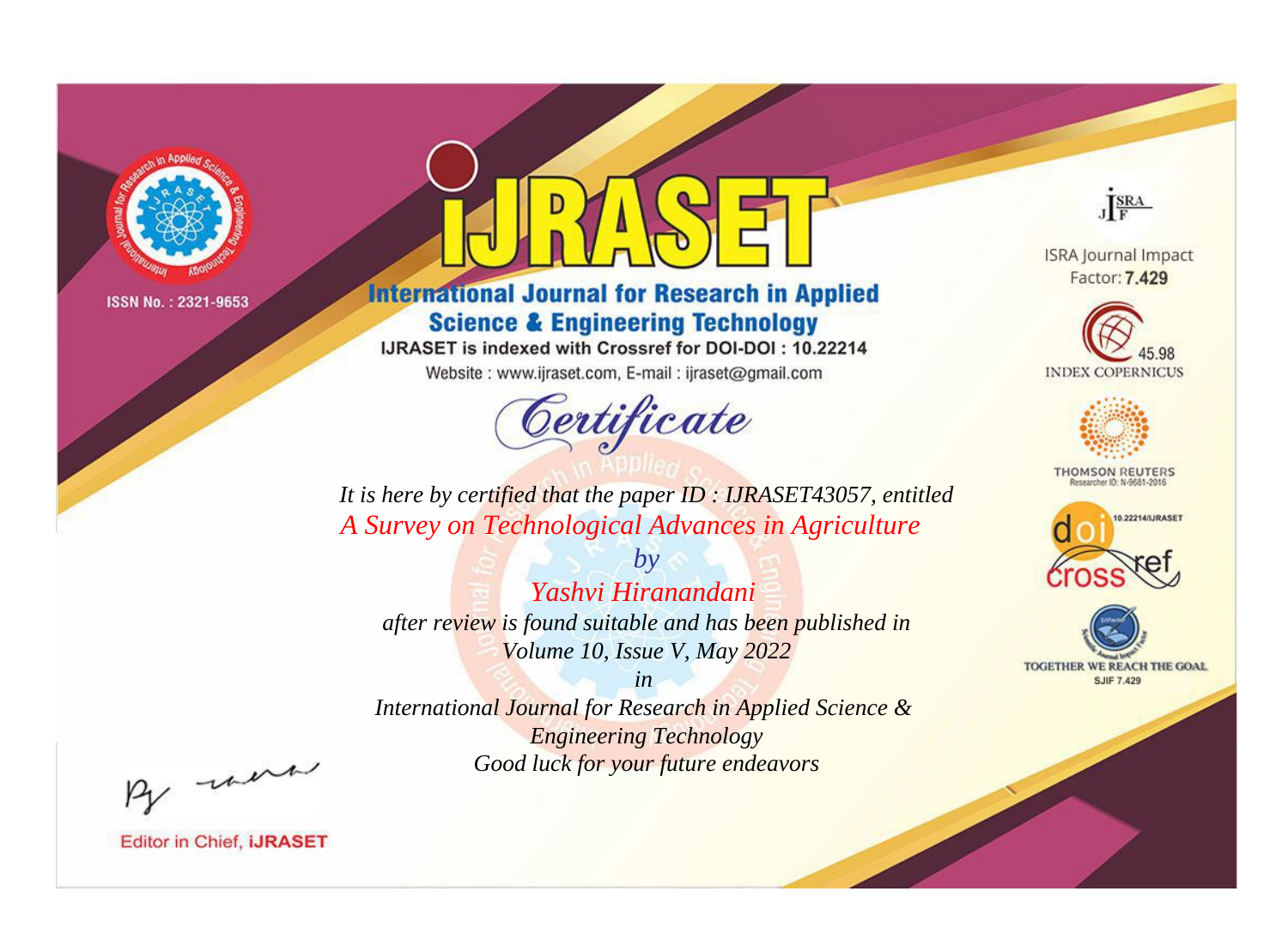

# **International Journal for Research in Applied Science & Engineering Technology**

IJRASET is indexed with Crossref for DOI-DOI: 10.22214

Website: www.ijraset.com, E-mail: ijraset@gmail.com



JERA

**ISRA Journal Impact** Factor: 7.429





**THOMSON REUTERS** 



TOGETHER WE REACH THE GOAL **SJIF 7.429** 

*It is here by certified that the paper ID : IJRASET43057, entitled A Survey on Technological Advances in Agriculture*

*Kabir Rajpal after review is found suitable and has been published in Volume 10, Issue V, May 2022*

*by*

*in International Journal for Research in Applied Science &* 

*Engineering Technology Good luck for your future endeavors*

By morn